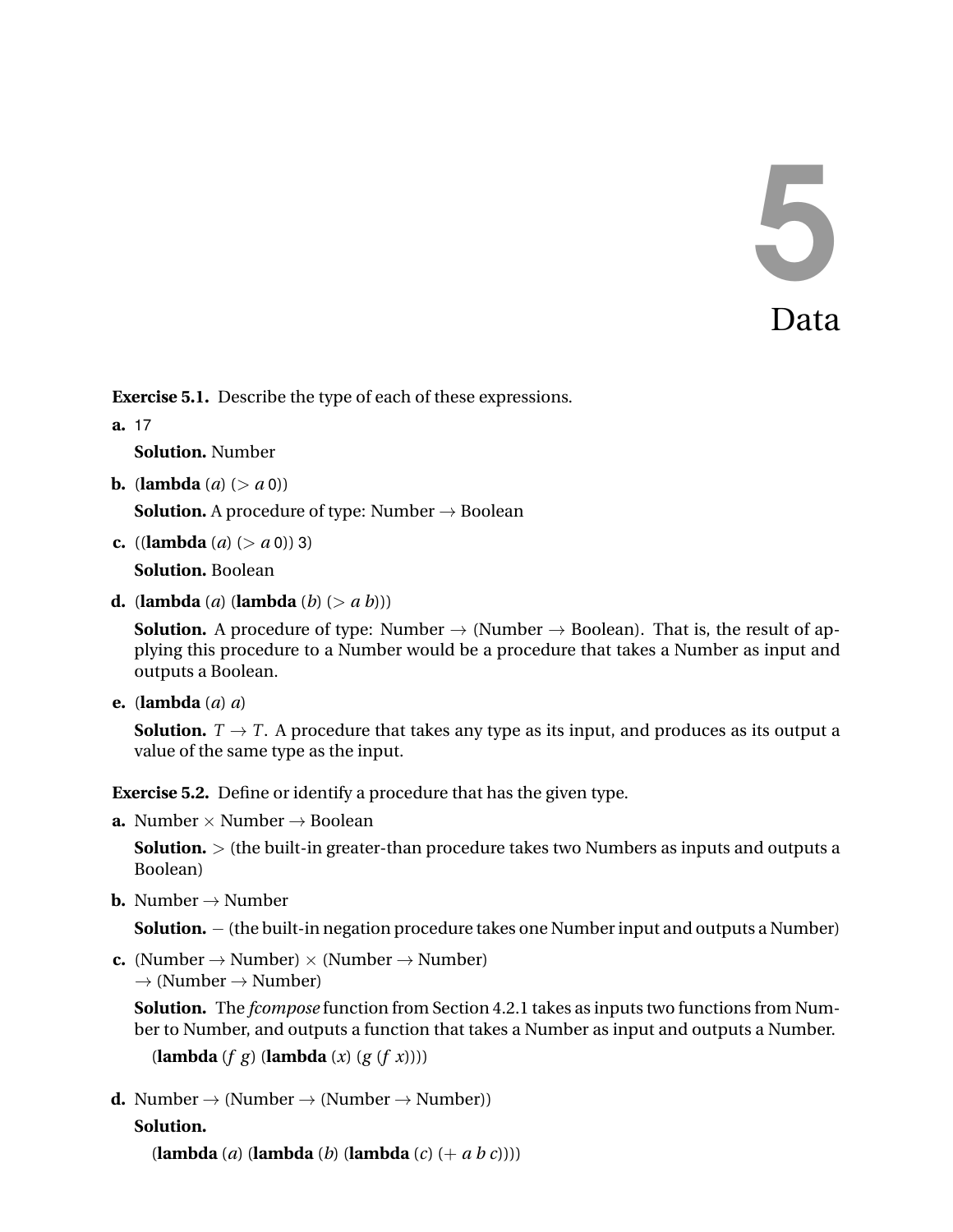**Exercise 5.3.** Suppose the following definition has been executed:

```
(define tpair
  (cons (cons (cons 1 2) (cons 3 4))
        5))
```
Draw the structure defined by *tpair*, and give the value of each of the following expressions.

**Solution.** The expression for *tpair* creates a pair where the first part of the pair is a pair. That pair has the pair (1 . 2) as its first part, and the pair (3 . 4) as its second part. The second part of the main pair is the number 5.



**a.** (*cdr tpair*)

**Solution.** 5

**b.** (*car* (*car* (*car tpair*)))

## **Solution.** 1

**c.** (*cdr* (*cdr* (*car tpair*)))

**Solution.** 4

**d.** (*cdr* (*cdr tpair*))

**Solution.** Error: the result of (*cdr tpair*) is the scalar value 5, so the attempted to apply *cdr* to this value results in an error.

**Exercise 5.4.** Write expressions that extract each of the four elements from *fstruct* defined by (**define** *fstruct* (*cons* 1 (*cons* 2 (*cons* 3 4)))).

# **Solution.**

- (*car fstruct*) evaluates to 1.
- (*car* (*cdr fstruct*)) evaluates to 2.
- (*car* (*cdr* (*cdr fstruct*))) evaluates to 3.
- (*cdr* (*cdr* (*cdr fstruct*))) evaluates to 4.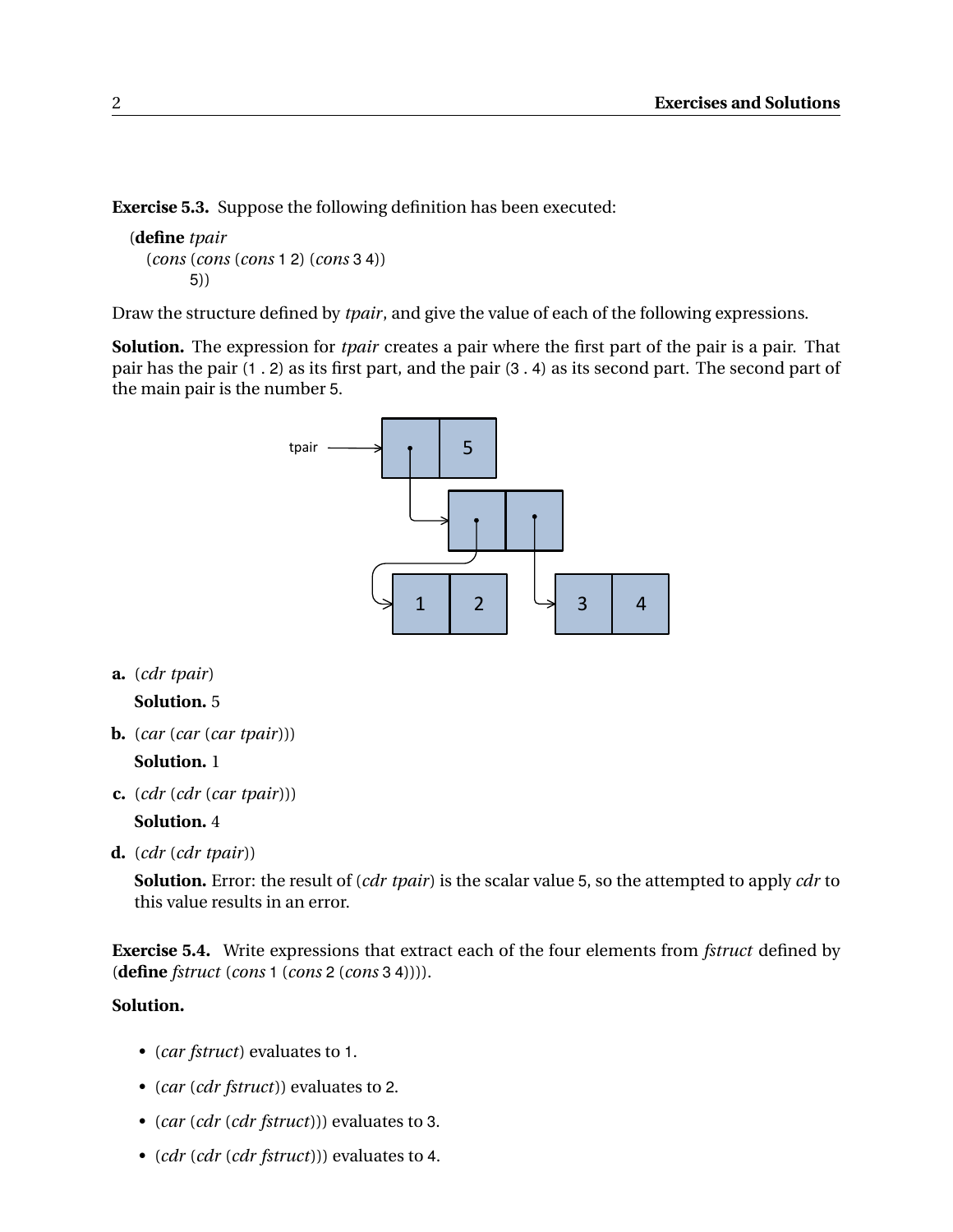

**Exercise 5.5.** Give an expression that produces the structure shown below.

**Solution.** This expression produces the structure shown:

(*cons* 1 (*cons* (*cons* 2 3) (*cons* 4 (*cons* 5 6))))

**Exercise 5.6.** Convince yourself the definitions of *scons*, *scar*, and *scdr* above work as expected by following the evaluation rules to evaluate

(*scar* (*scons* 1 2))

**Solution.** The expression, (*scar* (*scons* 1 2)) is an ApplicationExpression, so the first step is to evaluate all the subexpressions. The first subexpression, *scar*, is a name expression that evaluates to the procedure, (**lambda** (*pair*) (*pair true*)). The second subexpression, (*scons* 1 2) is an ApplicationExpression. After evaluating all its subexpressions, the next step is to apply the value of the first subexpression, (**lambda** (*a b*) (**lambda** (*w*) (**if** *w a b*))), to the values of the other subexpressions which are the numbers 1 and 2. To evaluate the application of the compound procedure, we evaluate its body with the input values bound to the names of the parameters. So, *a* will have value 1, and *b* will have value 2, and the result of evaluating the body expression is (**lambda** (*w*) (**if** *w* 1 2)).

Next, we continue evaluating the outer application expression by applying the value of the first subexpression, *scar*, to the value of the second subexpression. The value of *scar* is (**lambda** (*pair*) (*pair true*)) and the value of the second subexpression is (**lambda** (*w*) (**if** *w* 1 2)). So, we follow the application rule for compound procedures. The name *pair* is associated with the value, (**lambda** (*w*) (**if** *w* 1 2)). Then we evaluate the body expression, (*pair true*). Substituting the value of *pair*, this becomes ((**lambda** (*w*) (**if** *w* 1 2)) *true*).

Following the evaluation rules, we associate *w* with the value *true* and evaluate the body, which is the if expression, (**if**  $w$  1 2). This evaluates to 1, which is the first part of the pair created using *scons*, so is consistent with the desired behavior of *scons* and *scar*.

**Exercise 5.7.** Show the corresponding definitions of *tcar* and *tcdr* that provide the pair selection behavior for a pair created using *tcons* defined as:

(**define** (*tcons a b*) (**lambda** (*w*) (**if** *w b a*)))

**Solution.** Since *tcons* reverses the order of *a* and *b*, we need to define *tcar* and *tcdr* as:

(**define** (*tcar pair*) (*pair false*)) (**define** (*tcdr pair*) (*pair true*))

**Exercise 5.8.** Define a procedure that constructs a quintuple and procedures for selecting the five elements of a quintuple.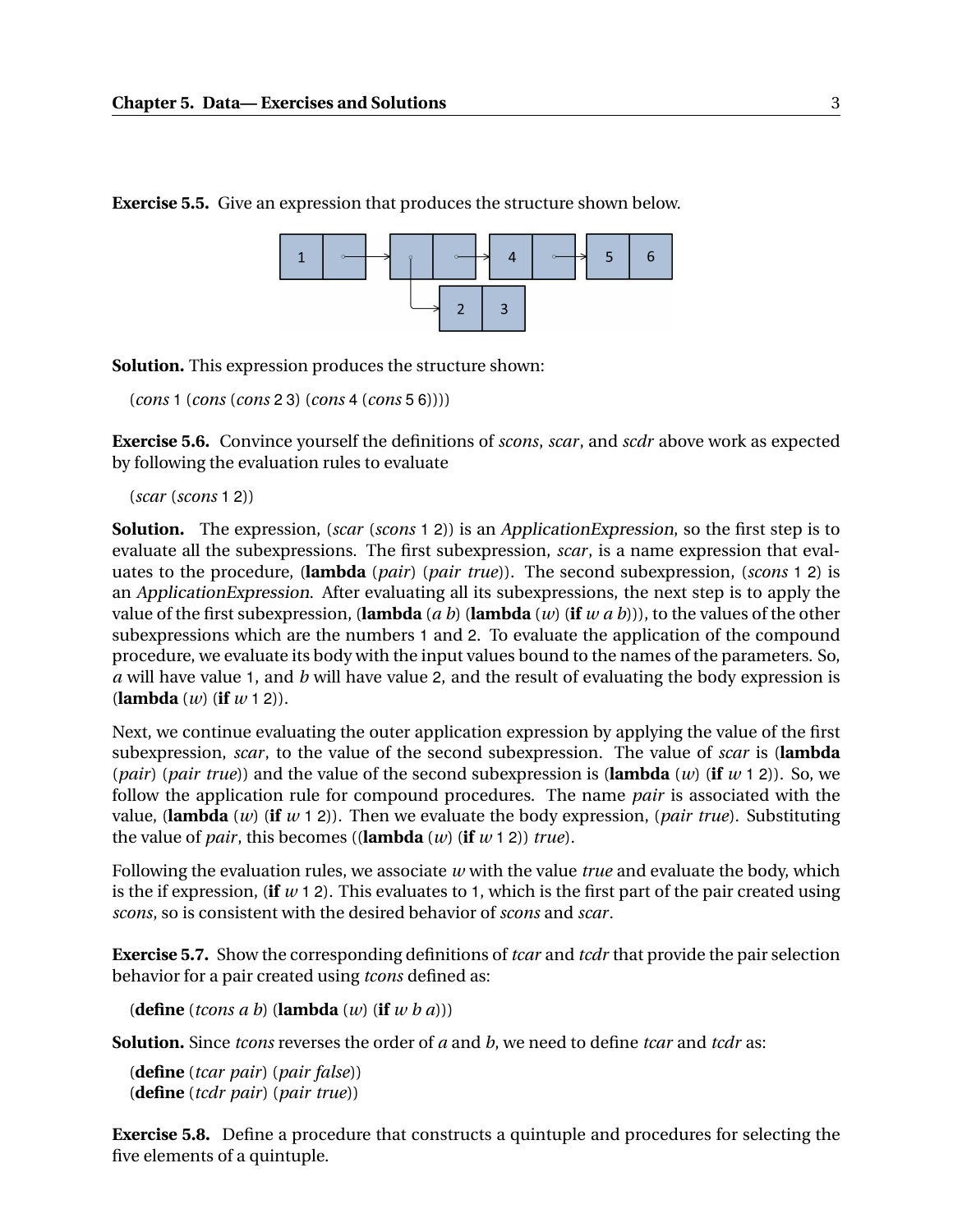**Solution.** The most natural way is to use the procedures we defined for making quadruples:

```
(define (make-quintuple a b c d e) (cons a (make-quadruple b c d e)))
(define (quintuple-first q) (car q))
(define (quintuple-second q) (quad-first (cdr q)))
(define (quintuple-third q) (quad-second (cdr q)))
(define (quintuple-fourth q) (quad-third (cdr q)))
(define (quintuple-fifth q) (quad-fourth (cdr q)))
```
**Exercise 5.9.** Another way of thinking of a triple is as a Pair where the first cell is a Pair and the second cell is a scalar. Provide definitions of *make-triple*, *triple-first*, *triple-second*, and *triplethird* for this construct.

#### **Solution.**

(**define** (*make-triple a b c*) (*cons* (*cons a b*) *c*)) (**define** (*triple-first t*) (*car* (*car t*))) (**define** (*triple-second t*) (*cdr* (*car t*))) (**define** (*triple-third t*) (*cdr t*))

**Exercise 5.10.** For each of the following expressions, explain whether or not the expression evaluates to a List. Check your answers with a Scheme interpreter by using the *list?* procedure.

**a.** *null*

**Solution.** Yes, *null* is a List by the direct definition of a List.

**b.** (*cons* 1 2)

**Solution.** No, (*cons* 1 2) is **not** a List, since it is a Pair but the second part of the Pair is 2 which is not a List.

**c.** (*cons null null*)

**Solution.** Yes, (*cons null null*) is a List, since it is a Pair where the second part of the Pair is *null* which is a List.

**d.** (*cons* (*cons* (*cons* 1 2) 3) *null*)

**Solution.** Yes, (*cons* (*cons* (*cons* 1 2) 3) *null*) is a List, since it is a Pair where the second part of the Pair is *null* which is a List.

**e.** (*cdr* (*cons* 1 (*cons* 2 (*cons null null*))))

**Solution.** Yes, (*cdr* (*cons* 1 (*cons* 2 (*cons null null*)))) is a List. The *cdr* application evlauates to the second part of the input Pair, (*cons* 2 (*cons null null*)). This is a List, since it is a Pair, where the second part of the Pair, (*cons null null*) is a List.

**f.** (*cons* (*list* 1 2 3) 4)

**Solution.** No, (*cons* (*list* 1 2 3) 4) is **not** a List since the second part of the Pair is the scalar value 4, which is not a List.

**Exercise 5.11.** Define a procedure *is-list?* that takes one input and outputs true if the input is a List, and false otherwise. Your procedure should behave identically to the built-in *list?* procedure, but you should not use *list?* in your definition.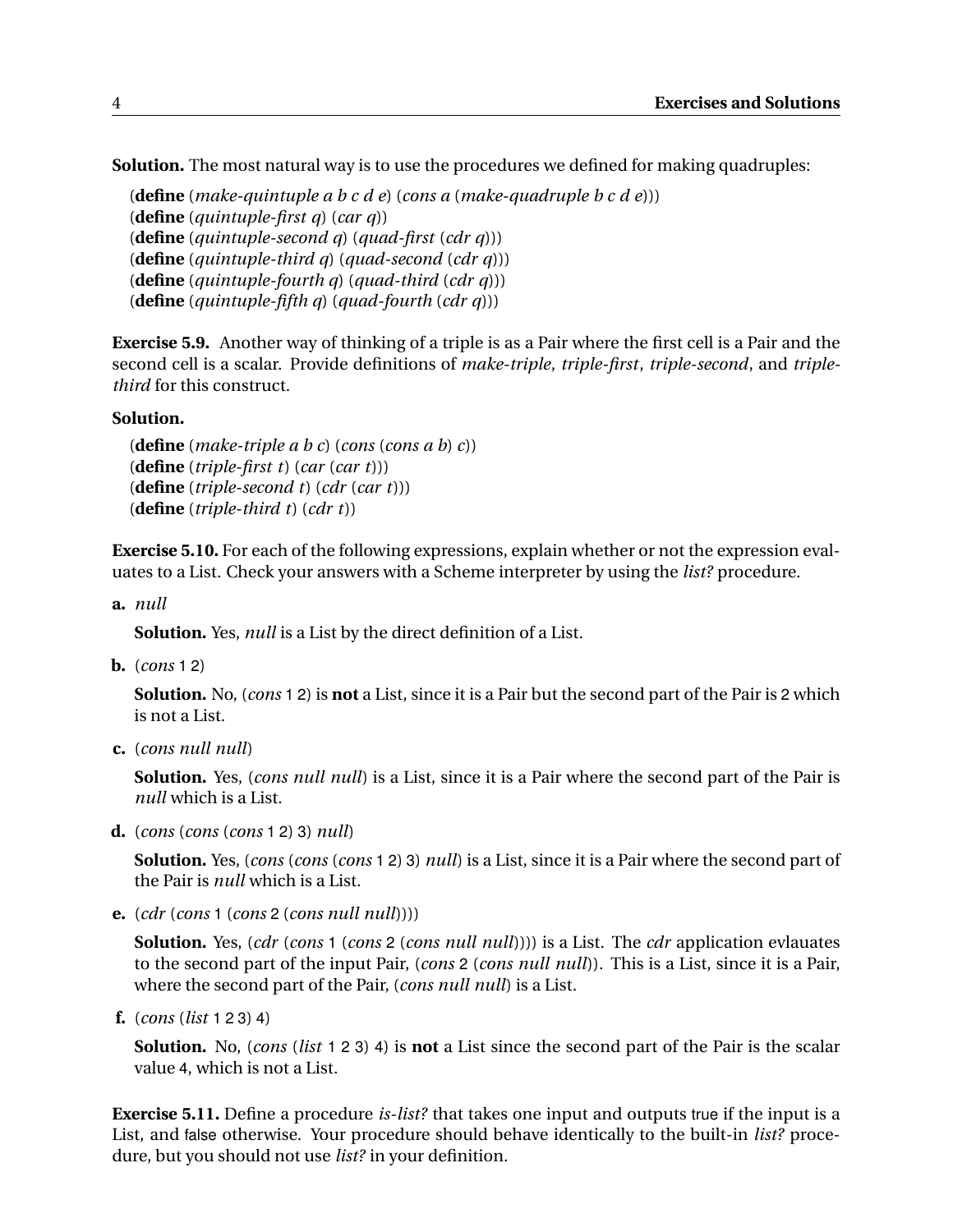**Solution.** Here's a straightforward we do define *is-list?*:

(**define** (*is-list? p*) (**if** (*null? p*) *true* (**if** (*pair? p*) (*is-list?* (*cdr p*)) *false*)))

We can make a simpler definition, that follows closely the way we defined a List, by using the *and* and *or* special forms:

(**define** (*is-list? p*) (*or* (*null? p*) (*and* (*pair? p*) (*is-list?* (*cdr p*)))))

Note that this relies on an important property of the *or* and *and* special forms, which is that unlike an ApplicationExpression, they do not evaluate all the subexpressions. Instead, the *or* special form expression (*or p q*) behaves like, (**if** *p* true *q*), so *q* is not evaluated if the first expression evaluates to *true*. The *and* special form expression (*and p q*) behaves like, (**if** *p q false*). In the *is-list?* definition, this is why (*and* (*pair? p*) (*is-list?* (*cdr p*))) evaluates correctly. If (*pair? p*) evaluates to *false*, the second subexpression is never evaluated. If it were evaluated when *p* is not a Pair, this would produce an error when the expression (*cdr p*) is evaluated on an input that is not a Pair.

**Exercise 5.12.** Define a procedure *list-max* that takes a List of non-negative numbers as its input and produces as its result the value of the greatest element in the List (or 0 if there are no elements in the input List). For example, (*list-max* (*list* 1 1 2 0)) should evaluate to 2.

**Solution.** Here is a straightforward definition:

```
(define (list-max p)
  (if (null? p)
     0
     (i\mathbf{f} \geq (list-max (cdr p)) (car p))(list-max (cdr p))
         (car p))))
```
This is correct, but isn't a great way to define *list-max* since it requires lost of duplicate work. The subexpression, (*list-max* (*cdr p*)) may involve a lot of work for a long list, but if the maximum element of the list is at the end of the list, this expression is evaluated *twice* for each element.

A better definition would avoid this duplicate work, by using the *bigger* procedure (from Chapter 3):

```
(define (bigger a b) (if (> a b) a b))
(define (list-max p)
  (if (null? p)
     0
     (bigger (car p) (list-max (cdr p)))))
```
This definition is better than the previous one in at least three ways: it is shorter, it is easier to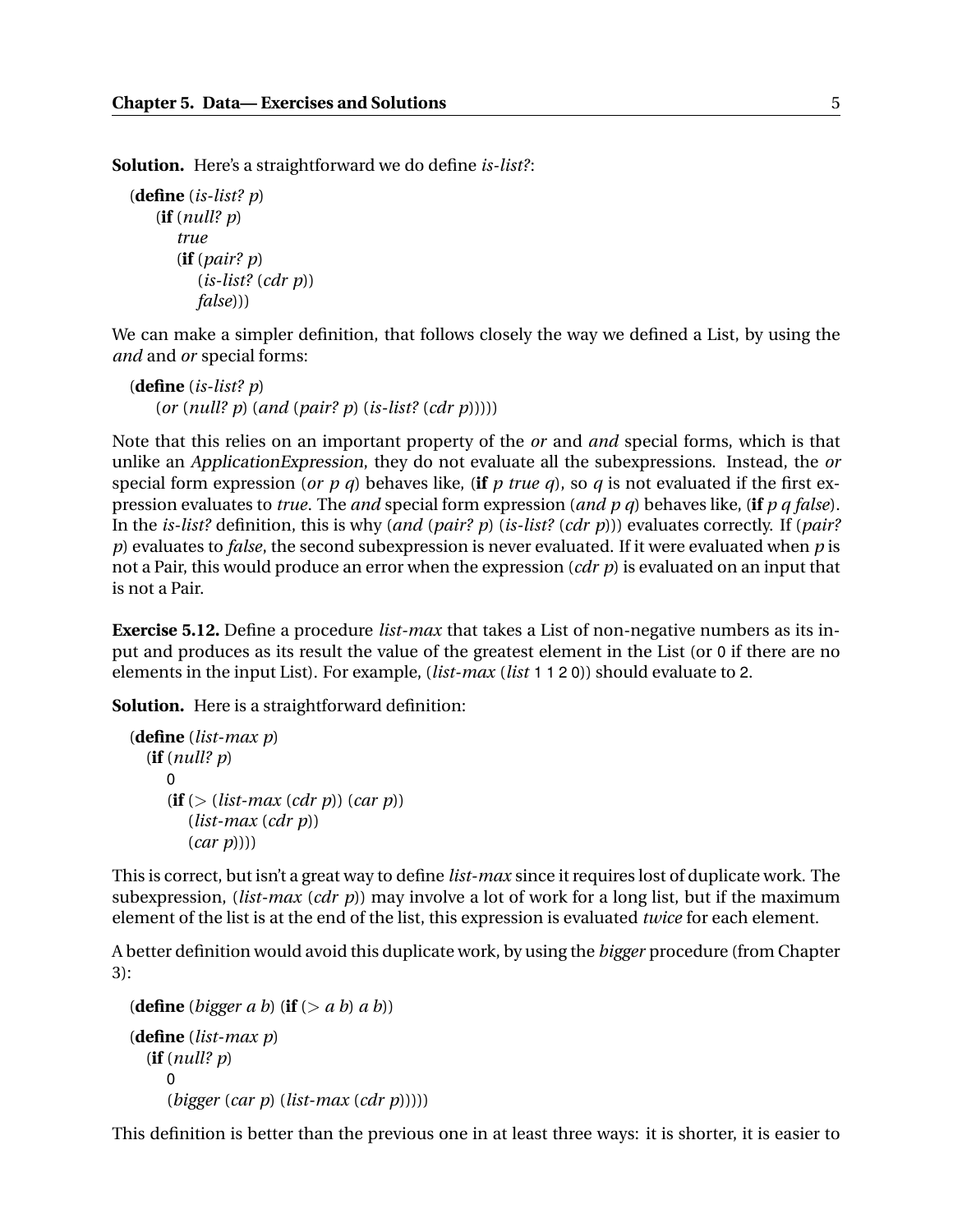understand and be convinced that it is correct, and it is more efficient.

**Exercise 5.13.** Use *list-accumulate* to define *list-max* (from Exercise **??**).

**Solution.**

(**define** (*list-max p*) (*list-accumulate bigger* 0 *p*))

If *bigger* is not already defined,

```
(define (list-max p)
  (list-accumulate (lambda (a\ b) (if (> a\ b) (a\ b)) (0\ p))
```
**Exercise 5.14.** [??] Use *list-accumulate* to define *is-list?* (from Exercise **??**).

**Solution.** This isn't really possible! The problem is *list-accumulate* assumes its input is a List. Its alternate clause, (*f* (*car p*) (*list-accumulate f base* (*cdr p*))) includes (*car p*) which will produce an error if *p* is not a Pair. But, if the input to *is-list?* is not a List, then at some point the error must be produced. So, we could use *list-accumulate* to define a procedure that evaluates to *true* when its input is a List, but produces an error otherwise:

(**define** (*is-list-or-error? p*) (*list-accumulate* (**lambda** (*a b*) *true*) *true p*))

A procedure that evaluates to *ture* on valid Lists and produces an error for non-list inputs, though, isn't very useful.

**Exercise 5.15.** Define a procedure *list-last-element* that takes as input a List and outputs the last element of the input List. If the input List is empty, *list-last-element* should produce an error.

**Solution.** A natural way to define *list-last-element* is:

```
(define (last-list-element p)
  (if (null? (cdr p))
     (car p)
     (last-list-element (cdr p))))
```
This satisfies the description above. When it is applied to *null*, though, the error it produces is not very helpful:  $\bullet$  cdr: expects argument of type  $\alpha$  ipair $\lambda$ ; given ().

A better definition of *list-last-element* would produce a more helpful error message:

```
(define (last-list-element p)
  (if (null? p)
     (error "Cannot apply last-list-element to empty list.")
     (if (null? (cdr p))
        (car p)
        (last-list-element (cdr p)))))
```
**Exercise 5.16.** Define a procedure *list-ordered?* that takes two inputs, a test procedure and a List. It outputs true if all the elements of the List are ordered according to the test procedure. For example, (*list-ordered?* < (*list* 1 2 3)) evaluates to true, and (*list-ordered?* < (*list* 1 2 3 2)) evaluates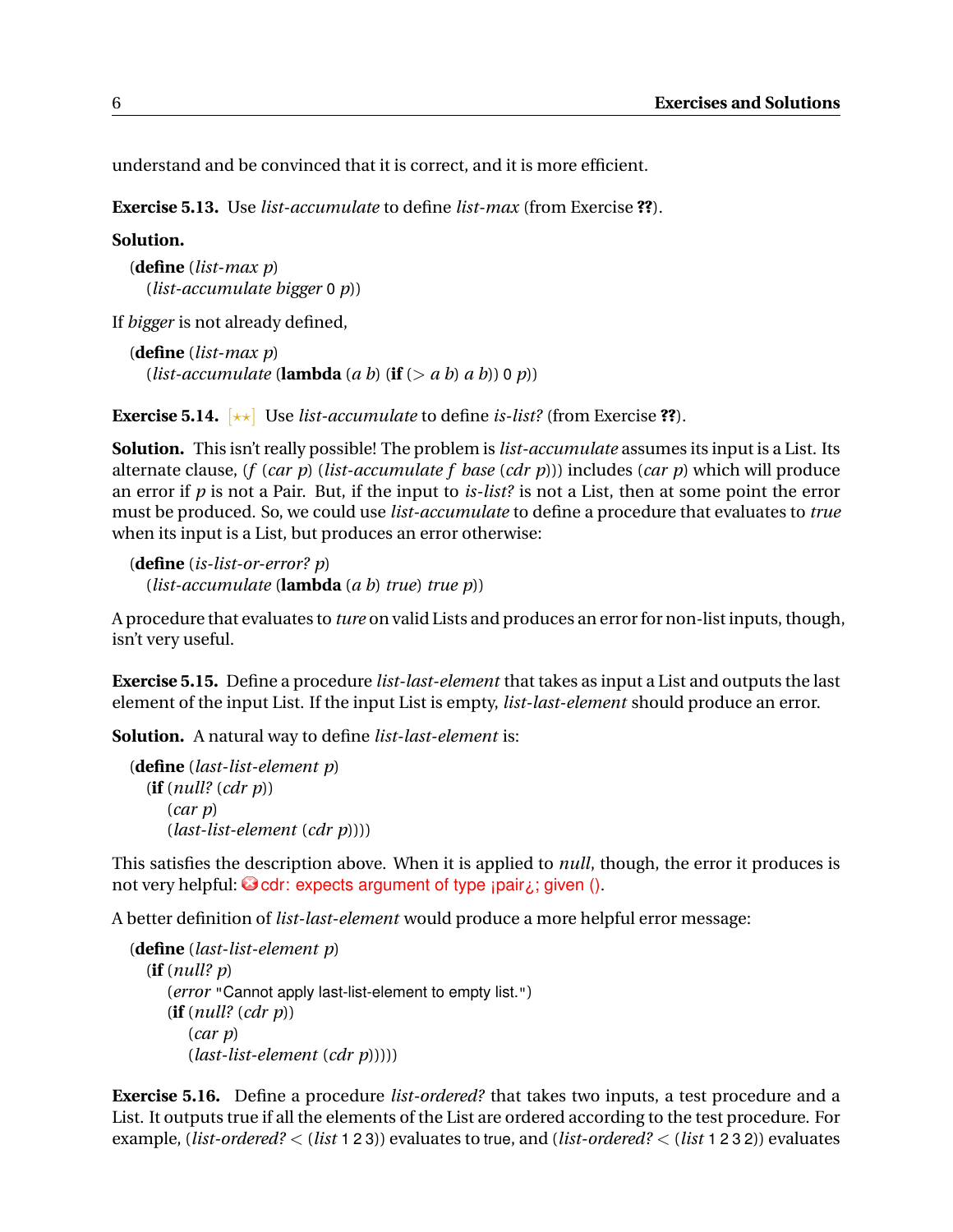to false. Hint: think about what the output should be for the empty list.

#### **Solution.**

```
(define (list-ordered? cf p)
  (if (null? p)
     true
     (if (null? (cdr p))
        true
        (if (cf (car p) (car (cdr p)))
           (list-ordered? cf (cdr p))
           false))))
```
We can create a more concise definition using the *or* and *and* special forms:

```
(define (list-ordered? cf p)
  (or (null? p)
      (null? (cdr p))
      (and (cf (car p) (car (cdr p))) (list-ordered? cf (cdr p)))))
```
**Exercise 5.17.** Define a procedure *list-increment* that takes as input a List of numbers, and produces as output a List containing each element in the input List incremented by one. For example, (*list-increment* 1 2 3) evaluates to (2 3 4).

**Solution.** Without using *list-map*:

```
(define (list-increment p)
  (if (null? p)
     null
     (cons (+ 1 (car p)) (list-increment (cdr p)))))
```
Using *list-map*:

(**define** (*list-increment p*)  $(listr-map$  (**lambda**  $(n)$   $(+ n 1)$ )  $p$ )

**Exercise 5.18.** Use *list-map* and *list-sum* to define *list-length*:

(**define** (*list-length p*) (*list-sum* (*list-map p*)))

**Solution.** We need to replace each element in the list with the value 1:

(**define** (*list-length p*) (*list-sum* (*list-map* (**lambda** (*v*) 1) *p*)))

**Exercise 5.19.** Define a procedure *list-filter-even* that takes as input a List of numbers and produces as output a List consisting of all the even elements of the input List.

**Solution.** Here's a definition without using *list-filter*: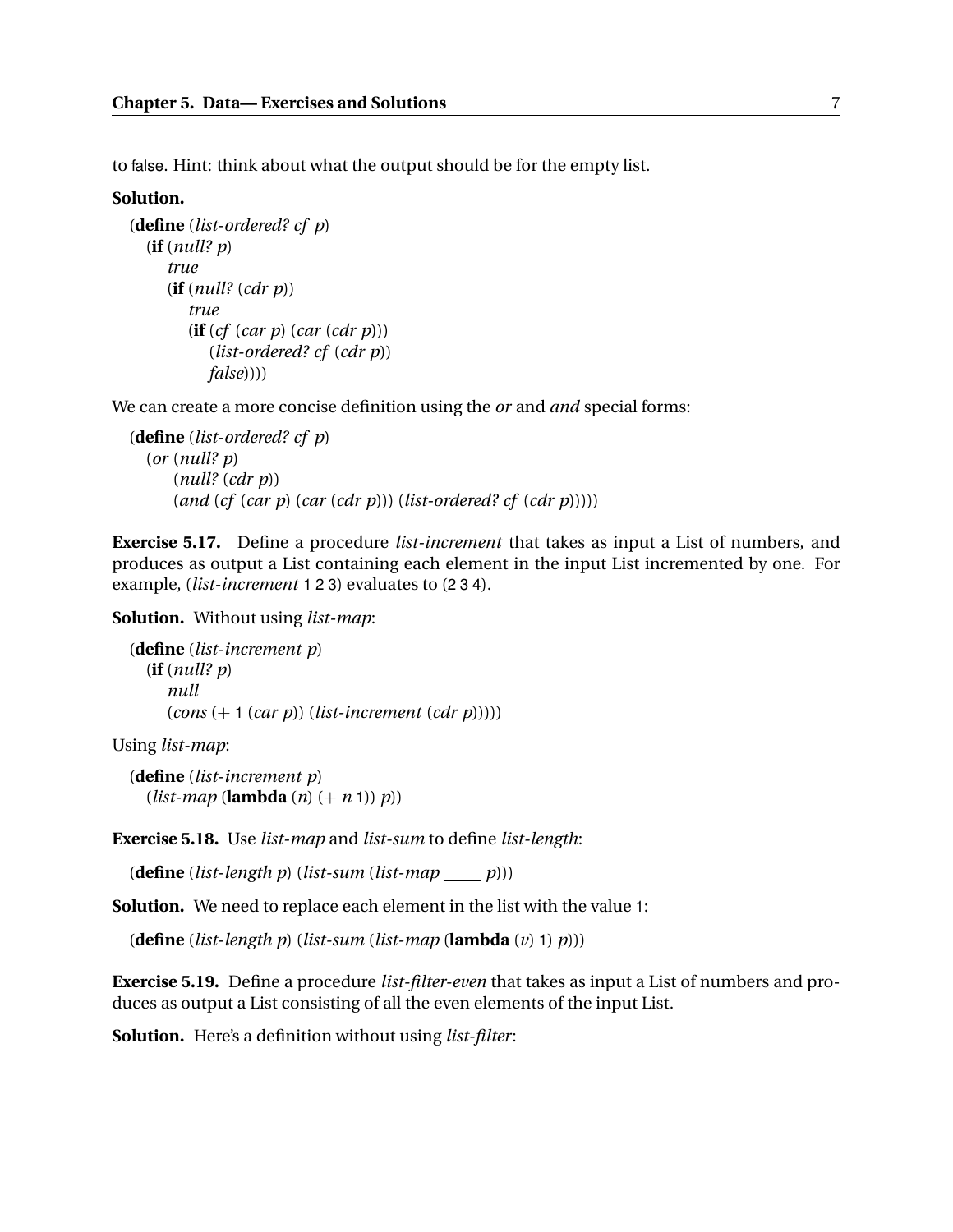```
(define (list-filter-even p)
  (if (null? p)
     null
     (if (even? (car p))
        (cons (car p) (list-filter-even (cdr p)))
        (list-filter-even (cdr p)))))
```
Using *list-filter*, a shorter definition is possible:

(**define** (*list-filter-even p*) (*list-filter even? p*))

**Exercise 5.20.** Define a procedure *list-remove* that takes two inputs: a test procedure and a List. As output, it produces a List that is a copy of the input List with all of the elements for which the test procedure evaluates to true removed. For example, (*list-remove* (**lambda** (*x*) (= *x* 0)) (*list* 0 1 2 3)) should evaluates to the List (1 2 3).

**Solution.** One way to define *list-remove* is similar to how we defined *list-filter* but switching the clauses:

```
(define (list-remove test p)
  (list-accumulate
    (lambda (el rest) (if (test el) rest (cons el rest)))
    null
    p))
```
A more clever approach would use *list-filter*:

```
(define (list-remove test p)
  (list-filter (lambda (n) (not (test n))) p))
```
Or, using *fcompose* from Chapter 2:

(**define** (*list-remove test p*) (*list-filter* (*fcompose test not*) *p*))

**Exercise 5.21.**  $\begin{bmatrix} \star \star \end{bmatrix}$  Define a procedure *list-unique-elements* that takes as input a List and produces as output a List containing the unique elements of the input List. The output List should contain the elements in the same order as the input List, but should only contain the first appearance of each value in the input List.

**Solution.** First, we define a procedure *list-contains?* that takes as inputs a value and a list and evaluates to true if and only if the list contains at least one element equal to the input value:

```
(define (list-contains? el p)
  (if (null? p)
     false
     (if (equal? el (car p))
        true
        (list-contains? el (cdr p)))))
```
Using *list-contains?*, we define *list-unique-elements*: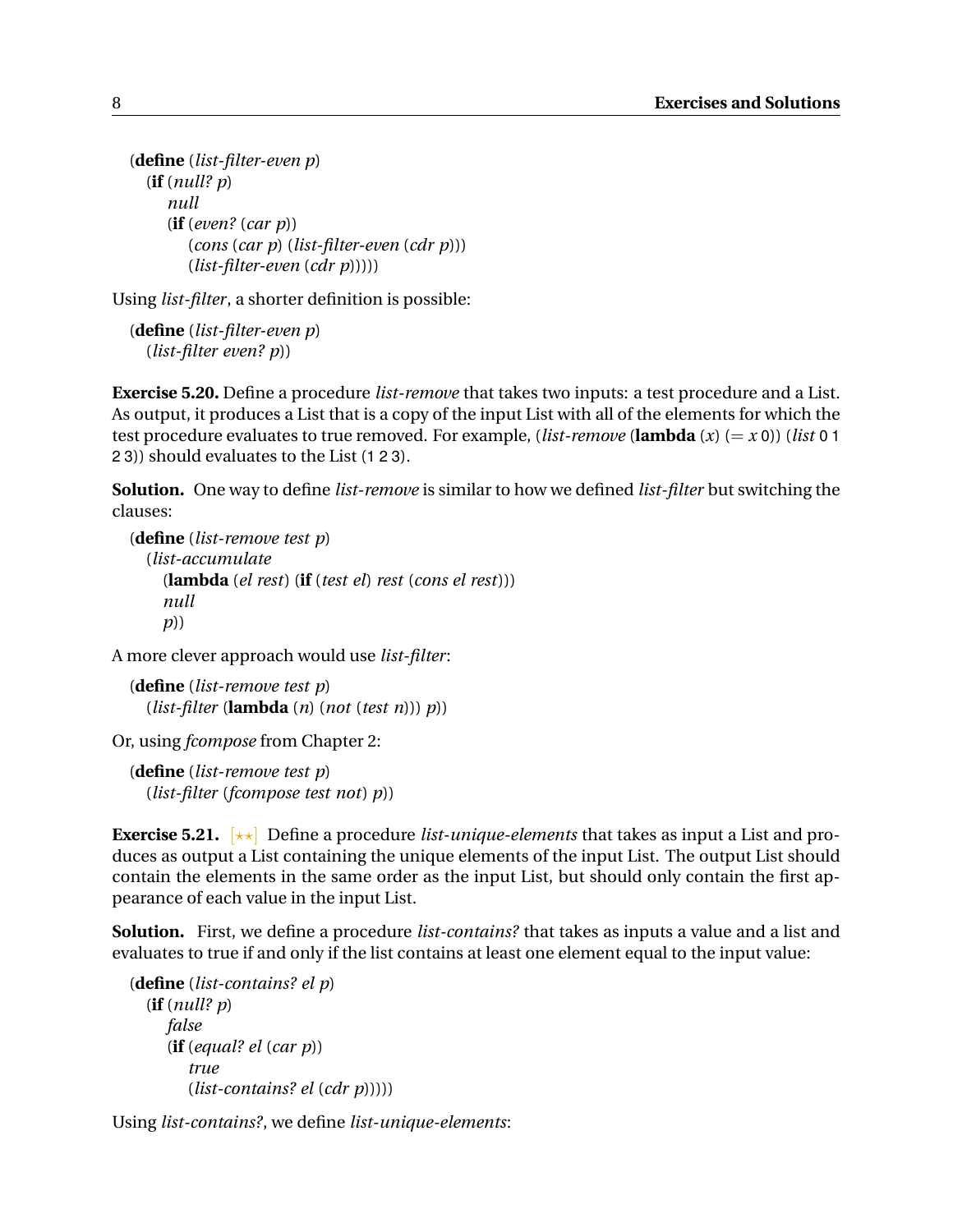```
(define (list-unique-elements p)
  (if (null? p)
     null
     (if (list-contains? (car p) (cdr p))
        (list-unique-elements (list-filter (lambda (el) (not (equal? el (car p)))) p))
        (cons (car p) (list-unique-elements (cdr p))))))
```
The trickiest part is using *list-filter* in the consequence clause of the second if expression. This is necessary since we need to remove all instances of (*car p*) from the list for the recursive call. Otherwise, a non-unique element would still be included once the last instance of that element is reached!

**Exercise 5.22.** Define the *list-reverse* procedure using *list-accumulate*.

#### **Solution.**

```
(define (list-reverse p)
  (list-accumulate (lambda (el lst) (list-append lst (list el))) null p))
```
**Exercise 5.23.** Define *factorial* using *intsto*.

#### **Solution.**

(**define** (*factorial n*) (*apply* ∗ (*intsto n*)))

**Exercise 5.24.** [?] Define a procedure *deep-list-map* that behaves similarly to *list-map* but on deeply nested lists. It should take two parameters, a mapping procedure, and a List (that may contain deeply nested Lists as elements), and outputs a List with the same structure as the input List with each value mapped using the mapping procedure.

#### **Solution.**

```
(define (deep-list-map f p)
  (if (null? p)
     null
     (cons
      (if (list? (car p))
         (deep-list-map f (car p))
         (f (car p)))
      (deep-list-map f (cdr p)))))
```
**Exercise 5.25.**  $\lbrack \star \rbrack$  Define a procedure *deep-list-filter* that behaves similarly to *list-filter* but on deeply nested lists.

### **Solution.**